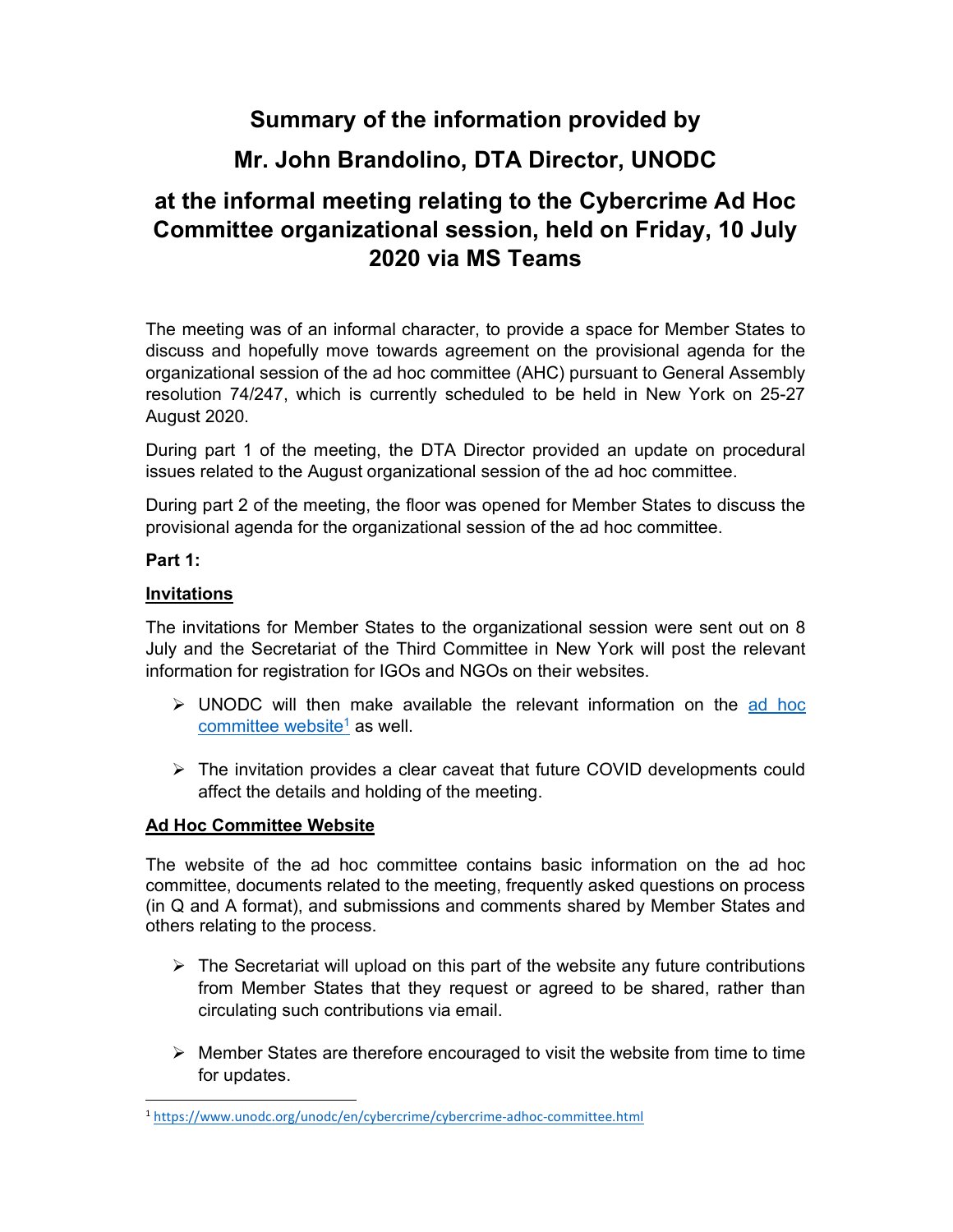#### Nominations for Officers

The list of nominations received for officers of the ad hoc committee has been circulated to Member States via email.

- $\triangleright$  The Secretariat is updating the list according to any new information received from the Regional Groups and will circulate any updated list via email.
- $\triangleright$  Member States are advised that they need to identify an individual for each nomination and specify the position for which the person is being nominated.
- $\triangleright$  Technically, names and positions can be provided up to 48 hours in advance of the start of the organizational session as some minimal time is needed to add them to any ballots that may be necessary if voting is utilized for election of officers.
- $\triangleright$  However, Member States are encouraged to provide the information sooner so as to help facilitate consensus prior to the meeting on the election of Chair, Vice Chairs and Rapporteur.
- $\triangleright$  More information on the election process is available on the frequently asked questions part of the ad hoc committee website.

#### **Status of the August Meeting**

The meeting is scheduled for 25-27 August in New York.

The Secretariat has prepared two documents for the meeting: a draft provisional agenda and a background paper.

 $\triangleright$  Regarding the background paper, Member States have been invited to provide written comments, if they so choose, which the Secretariat can share on the ad hoc committee website.

The AHC Secretariat spoke with the Secretariat of the Third Committee to obtain more clarity with regard to the potential status of the August meeting. The following are the main points:

- $\triangleright$  UNHQ is behind Vienna in terms of reopening, handling visitors from outside the country and the COVID restrictions.
- $\triangleright$  UNHQ is currently in Phase 0 of reopening and the Secretary-General announced three days ago that they will move to Phase 1 as of 20 July.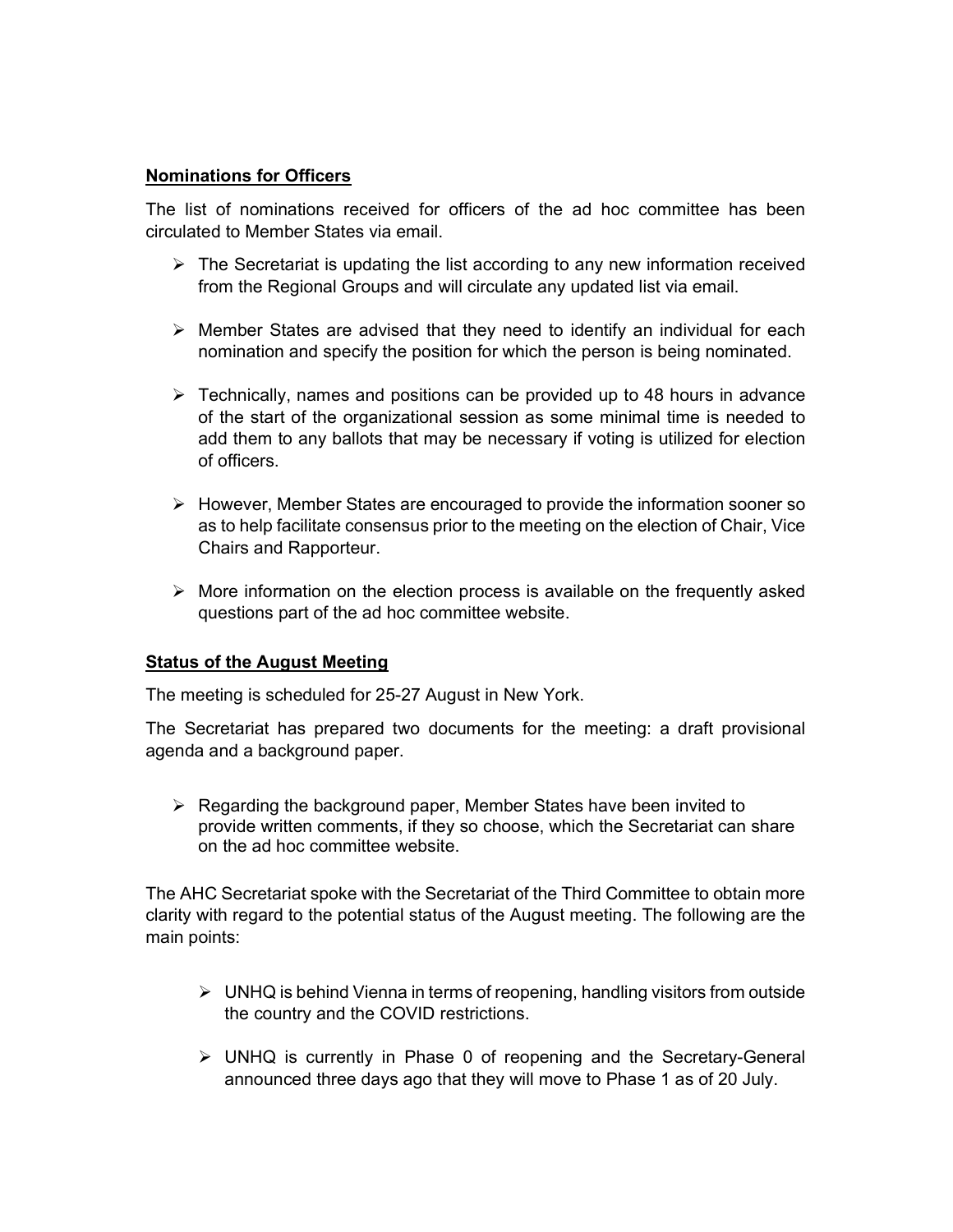- $\triangleright$  Phase 1 restricts presence in the main UN building to 10 percent of staff.
- $\triangleright$  Under Phase 1, no large meetings with full membership, such as the AHC meeting, are possible on-site.
- $\triangleright$  The Secretariat in NY expects this situation to extend through August 2020 and it is not certain when it would end.
- $\triangleright$  Even if in-person meetings were available in UNHQ, there is the question of where in HQ the meeting would be held. The General Assembly plenary hall is the only room large enough to accommodate one person per delegation with local distancing restrictions; however, the plenary hall is closed until late August for repairs and would be in high demand if and when in person meetings return.
- $\triangleright$  There have been discussions about using two conference rooms to accommodate one person per delegation at UNHQ - with one room being fed via virtual link, but it is still not certain whether this is acceptable or possible.

In view of all of the above, the most likely scenario would be for the AHC organizational session to be held in an entirely virtual (Total Virtual) format. Under such a format, the following important considerations need to be kept in mind:

- $\triangleright$  Informal Meeting: According to current General Assembly practice (in the  $\frac{\text{context of COVID}^2}{\text{CovID}}$ , virtual meetings are only informal meetings; this means that virtual meetings are not of a formal character.
	- $\circ$  This in turn affects the way in which the outcome of the meeting is adopted.
	- $\circ$  As confirmed with the Secretariat of the Third Committee, according to resolution 74/247, the outcome of the AHC organizational session would be in the form of a report to the General Assembly.
	- o However, an informal session of the AHC would be unable to formally adopt any formal decisions, including a report in-session (as per current General Assembly practice).
	- o Also, according to current General Assembly practice, any report or other outcome of the informal session (such as a Chair's summary), would need to go through a General Assembly 72-hour silence procedure in order to be considered formally adopted. It is vital to note that only consensus decisions can be made via silence procedure, as there is no mechanism for resolving lack of consensus.

<sup>2</sup> https://www.un.org/pga/74/covid-19/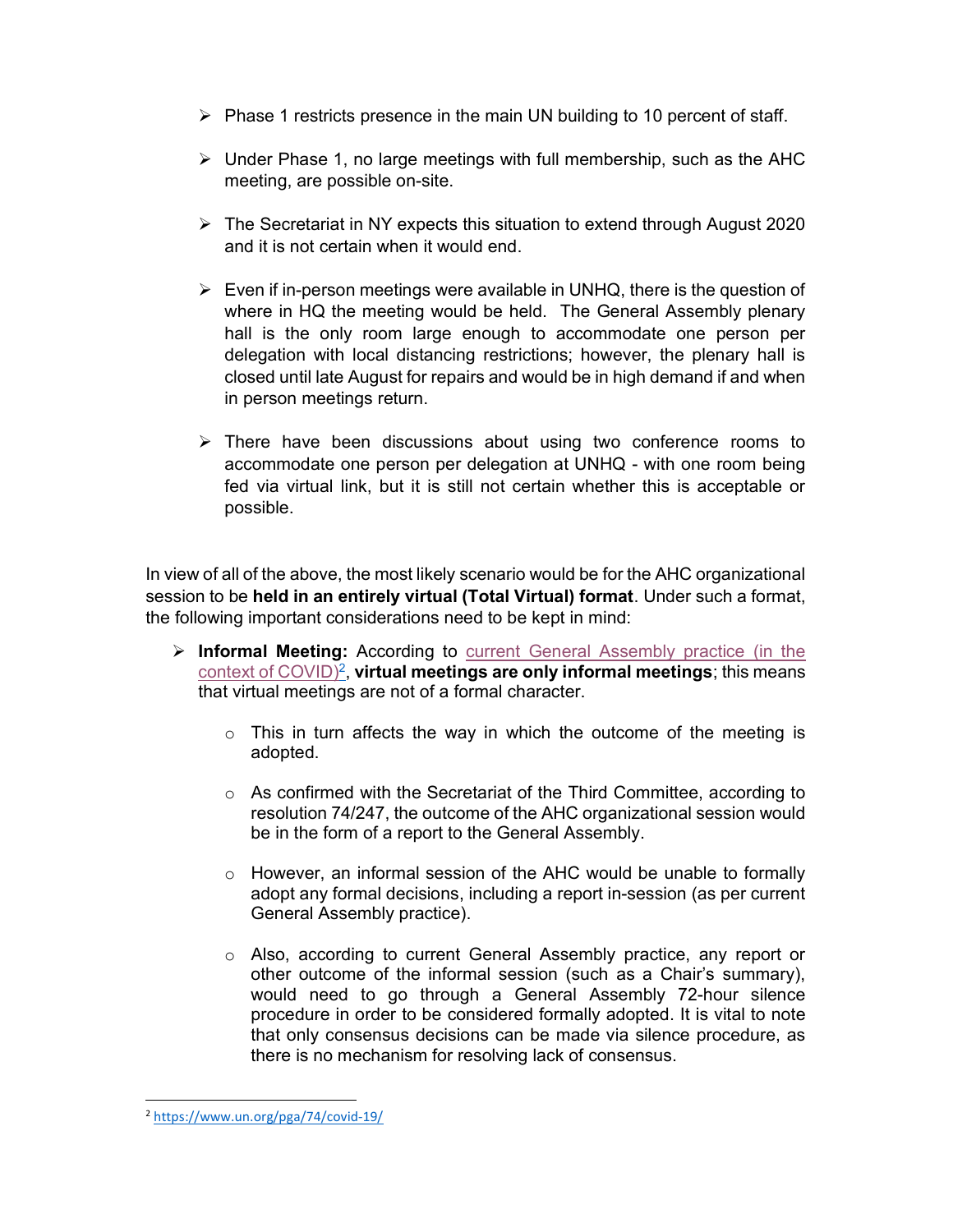- o Any outcome not formally adopted could not be included in the formal records of the General Assembly.
- $\triangleright$  Interpretation: It should also be noted that UNHQ is only beginning to test remote virtual interpretation platforms, and cannot say whether those platforms will be ready to use in New York by the time of the meeting.
	- $\circ$  The Secretariat in NY has also advised that they are facing challenges in securing the availability of interpreters during this time period and cannot confirm their availability until closer to the date of the meeting – despite the fact that there technically are interpretation entitlements for this meeting.
- $\triangleright$  Chair: Very crucially, it is perhaps most important to note that, at the moment, there is no way to facilitate voting for the election of officers.
	- o At the moment, any voting is deferred to the next General Assembly session (COVID restrictions permitting).
	- o An exception was made specifically for the election of the President of the General Assembly and Chairs of the main committees of the General Assembly. For this, Member States were allowed to enter the General Assembly plenary hall to vote, which was a cumbersome and lengthy process. No other exceptions are contemplated.
	- $\circ$  For the organizational session of the ad hoc committee, this means that Member States will need to come to agreement to elect the officers via acclamation/consensus prior to the meeting, as no voting can take place during the meeting.
	- o Furthermore, due to the fact that formal decisions can only be adopted via the 72 hrs. silence procedure, no election of officers can take place during the informal meeting, even if by acclamation. Instead, the report of the organizational session of the ad hoc committee would include the election via acclamation of the officers, which would be approved during the adoption of the report.
	- o Given this situation, the AHC Secretariat has been advised by the Third Committee Secretariat that -- at a minimum – it would be necessary for Member States to agree on a Chair OR a Vice-Chair that could chair the organizational session. The Secretariat was also informed that not all officers would need to be decided upon prior to the organizational session.
	- o In practical terms and moving forward, Member States need to come to a consensus decision on, at a minimum, a Chair or Vice-Chair that could chair the organizational session. Preferably, an agreement could be reached on the full slate of candidates for all officer positions before the meeting, but this is not essential.